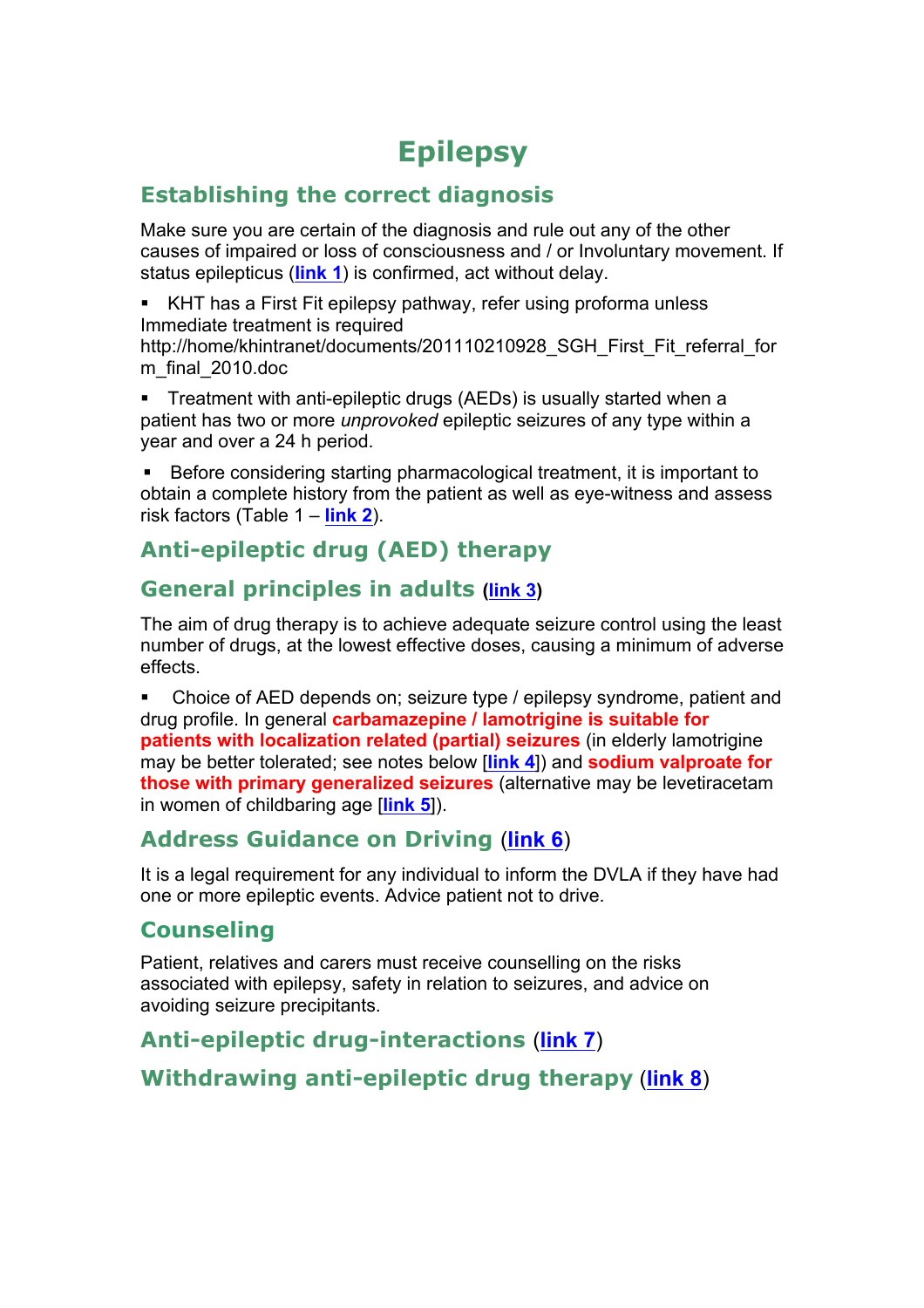### **Link 1 Status epilepticus / Convulsive seizures**

#### STATUS EPILEPTICUS (call for help if not confident)

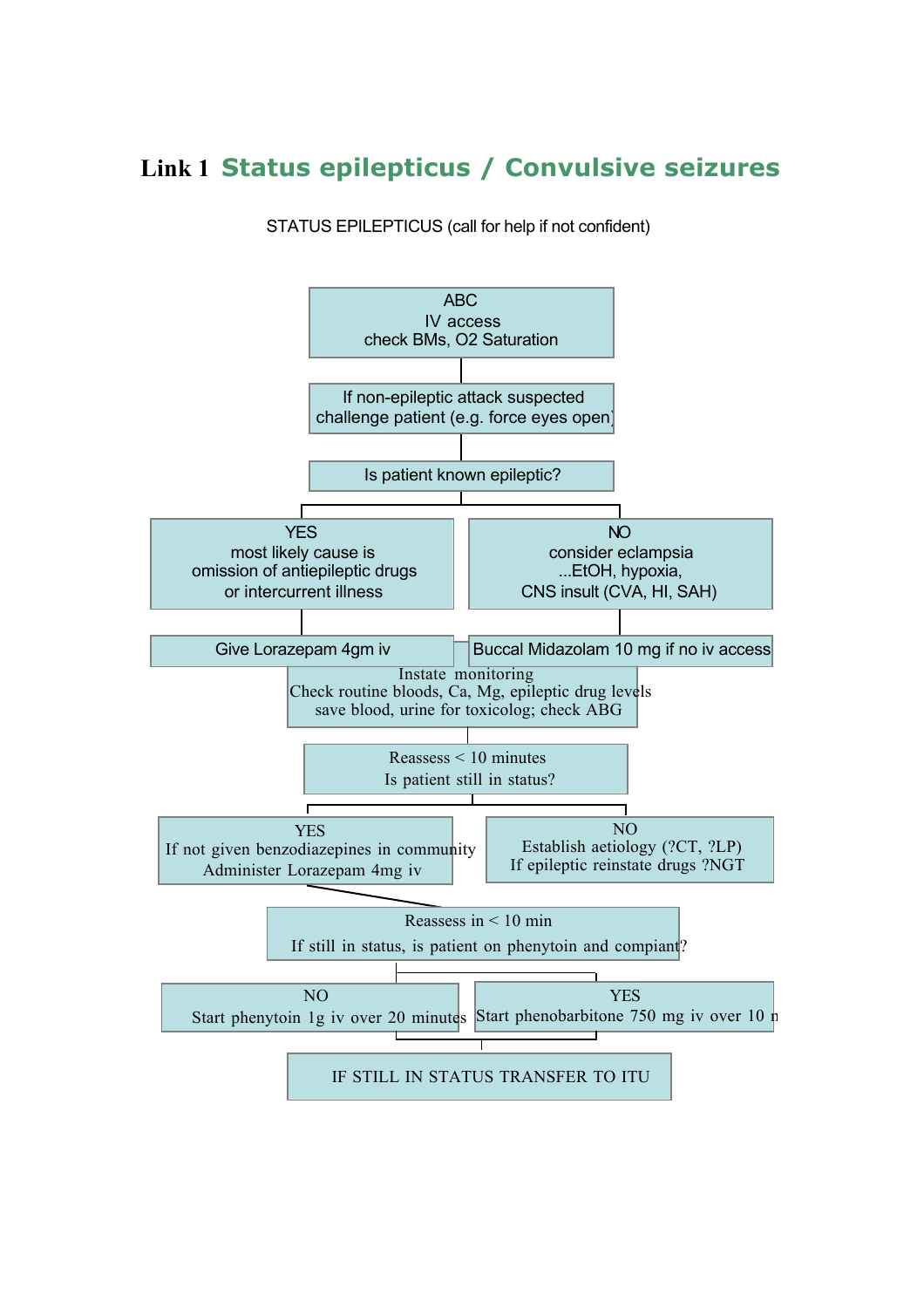Status epilepticus is a common medical emergency that requires urgent treatment. Status due to non-epileptic seizures (pseudostatus) is frequently misdiagnosed.

It is defined as a continuous seizure lasting longer than 30 minutes or repeated seizures with failure to regain consciousness. Treatment must begin if a seizure lasts longer than 5 minutes.

After 30 minutes homeostatic mechanisms start to fail and there is a significant risk of cardiorespiratory and metabolic decompensation. The death rate is about 10%, and higher in the elderly. New neurological deficits can occur after status epilepticus.

In patients with a previous diagnosis of epilepsy, status is more common in those with learning disability or frontal seizures.

### **Possible causes of status**

Eclampsia, stroke, intracranial haemorrhage, head injury, hypoxia, meningitis, encephalitis, alcohol or sedative withdrawal, hypoglycaemia, other metabolic disturbance

### **Parenteral phenytoin administration:**

! Phenytoin **must NOT be**: Given im. or subcutaneously

Given by central line Added to a glucose infusion

Given with any other drug

- **EXECUTE:** Phenytoin must only be administered iv. with cardiac monitoring
- ! Dilute phenytoin in normal saline to a concentration of 10mg/mL
- **Use an infusion pump if available**

### **Common problems in the treatment of status epilepticus**

- **EXECT** Failure to give drugs in quick enough succession
- ! Failure to recognize and treat pre-status in people with epilepsy
- **•** Delay in obtaining venous access
- **Delay in seeking anesthetic help and advice**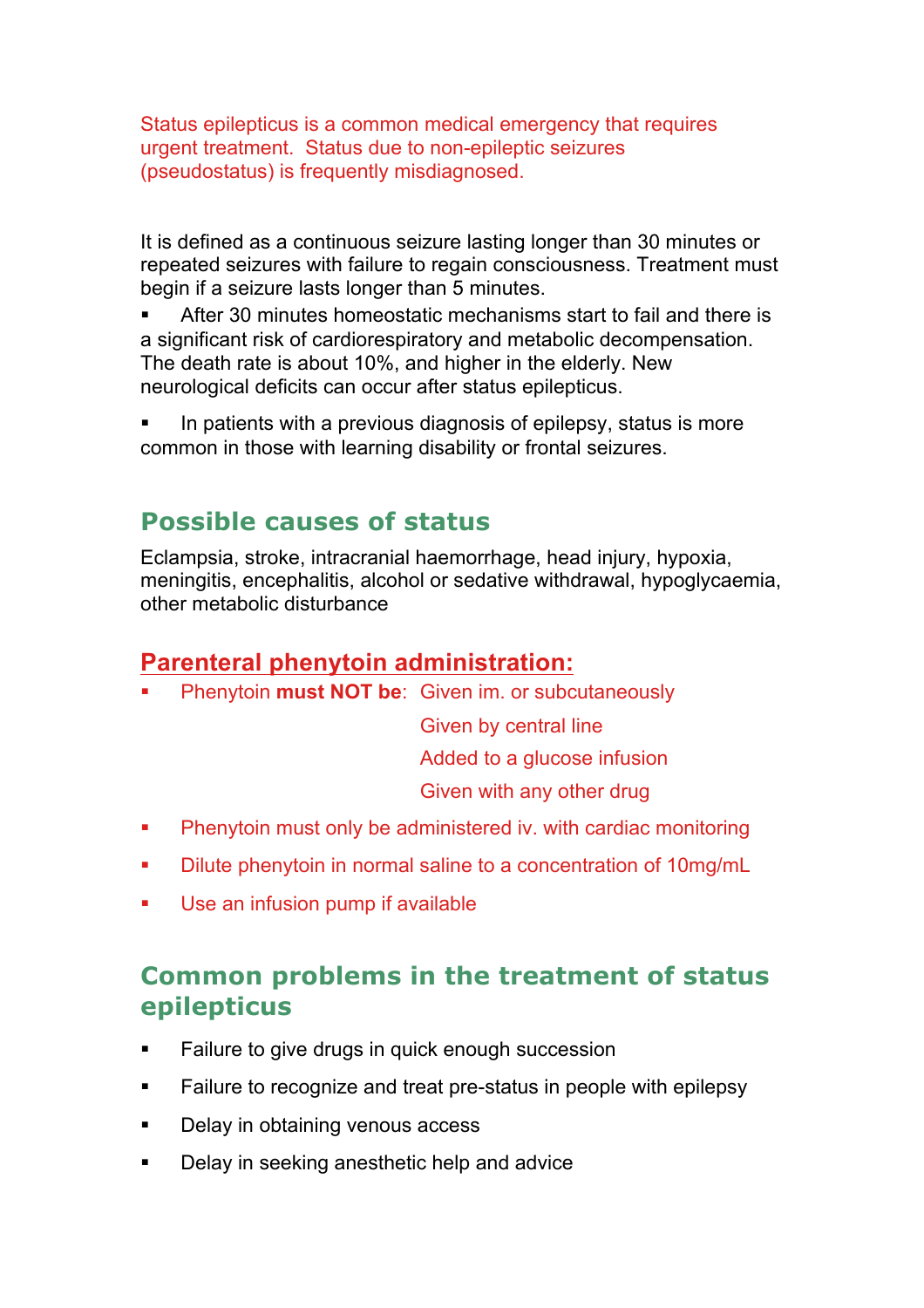- Sudden cardio-respiratory decompensation after large doses of barbiturates and/or benzodiazepines
- ! Delay in inducing anesthesia to finally stop the seizures
- Using only diazepam or lorazepam with no other subsequent drug to stop relapse
- ! Failure to diagnose non-epileptic seizures

### **Preventing seizures recurring following status**

If status is due to antiepileptic drug failure, fully restore usual medication using loading doses if appropriate. Otherwise, give phenytoin parenterally. Phenobarbitone, valproate or levetiracetam may also be used.

| <b>Is patient</b><br>already taking<br>phenytion? | <b>Recommended action to prevent seizures</b>                                                                                                                 |  |  |  |
|---------------------------------------------------|---------------------------------------------------------------------------------------------------------------------------------------------------------------|--|--|--|
| Yes                                               | Check serum phenytoin levels<br>$\blacksquare$                                                                                                                |  |  |  |
|                                                   | Give $0.7 \times$ (blood level required – actual blood level) in mg/ml<br>$\blacksquare$<br>of phenytoin to ensure that the level of phenytoin is therapeutic |  |  |  |
| <b>No</b>                                         | Give 15mg/kg at a maximum of 50mg/min with cardiac<br>$\blacksquare$<br>monitoring                                                                            |  |  |  |

### **Link 2 Establishing the correct diagnosis**

| Source of<br>information | <b>Details</b>                                                                                                                          |                                                      |
|--------------------------|-----------------------------------------------------------------------------------------------------------------------------------------|------------------------------------------------------|
| From the patient         | Frequency, timing and pattern of<br>٠<br>seizures<br>Symptoms before, during and<br>٠<br>after seizures<br>Were any injuries sustained? | Any trigger factors?<br>п<br>Duration of<br>symptoms |
|                          | Incontinence?                                                                                                                           |                                                      |
| From a witness           | Frequency of seizures                                                                                                                   | <b>Behaviour after</b><br>$\blacksquare$             |
|                          | Description of seizures<br>■                                                                                                            | seizures                                             |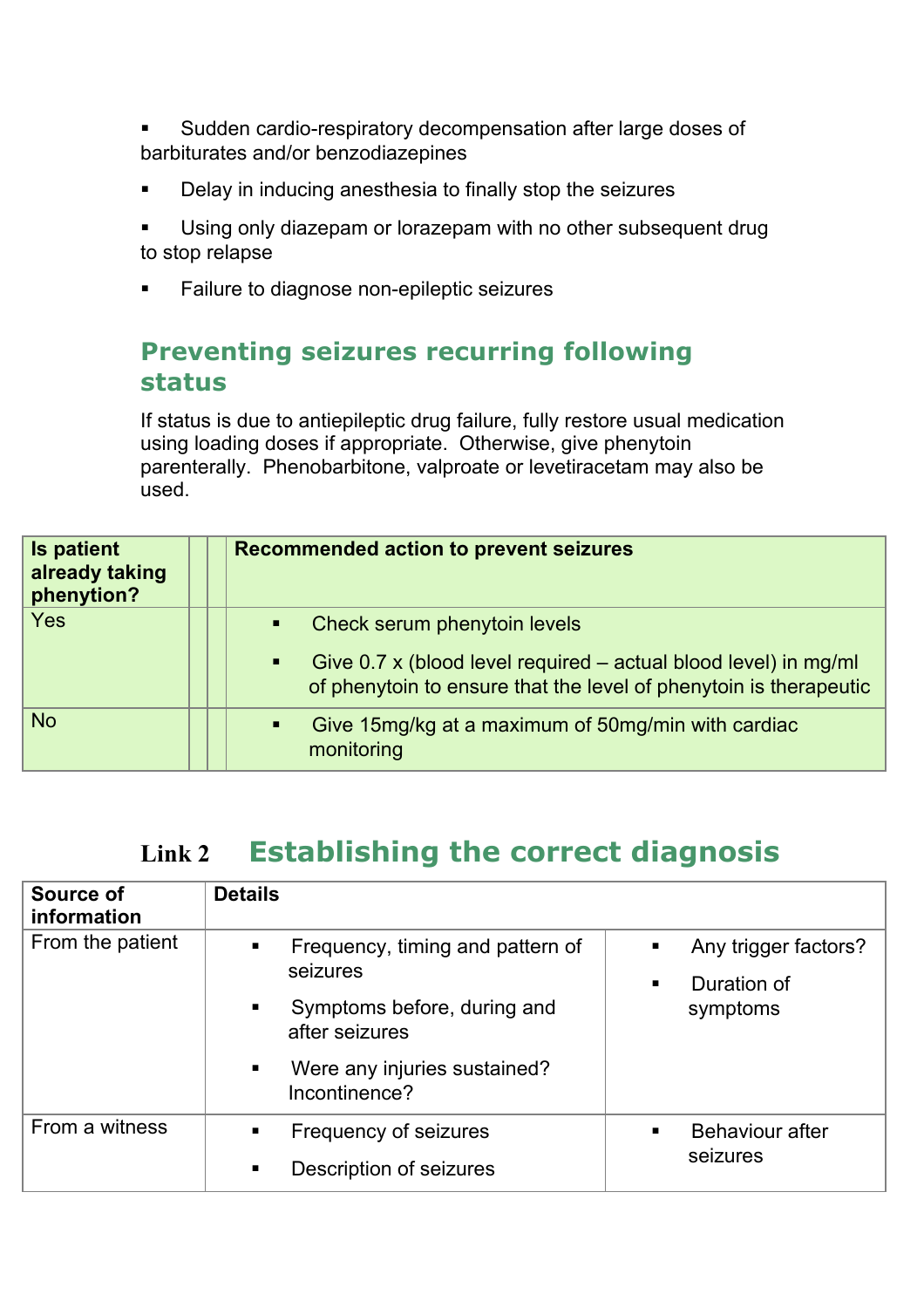|       |   |                                                                                            | Witness contact<br>$\blacksquare$<br>details |  |  |  |  |
|-------|---|--------------------------------------------------------------------------------------------|----------------------------------------------|--|--|--|--|
| Other |   | Age and sex                                                                                |                                              |  |  |  |  |
|       | ٠ | Any previous insult such as: head injury, meningitis, encephalitis<br>or other CNS injury? |                                              |  |  |  |  |
|       | ٠ | History of febrile convulsions (simple/complicated)?                                       |                                              |  |  |  |  |
|       |   | Alcohol use/withdrawal?                                                                    |                                              |  |  |  |  |
|       |   | Family history of neurological disorder                                                    |                                              |  |  |  |  |
|       | ٠ | Any potential epileptogenic drugs (illicit or prescribed)?                                 |                                              |  |  |  |  |

Table 1. Information sought from history in a patient with epilepsy

#### **Link 3**

# **Anti-epileptic drug (AED) therapy General principles in adults**

**Treat with ONE drug whenever possible**; approximately 70% of patients can be successfully managed with a single AED.

! Do not assume that low doses or levels of AEDs are not effective. In some patients so-called "sub-therapeutic" doses or levels are sufficient to control seizures.

Increasing the dose of an AED should only be done if unprovoked seizures remain uncontrolled (consider compliance, alcohol etc).

! Continue increments until seizures are controlled, intolerable side effects occur or maximal recommended dose is reached.

If on maximal tolerated dose of antiepileptic drug seizures continue, consider introducing second agent (exclude non-compliance).

Slowly reduce / withdraw first agent if seizures resolve; review second agent if seizures continue on high therapeutic dose.

! To improve tolerability avoid rapid changes in drug dose.

! Serum phenytoin levels are essential before increasing dose small dose changes (25-50mg) are recommended due to non-linear kinetics and severe neurological toxicity.

A sub-group of patients have been described who continue to have seizures despite several pharmacological interventions. This may be as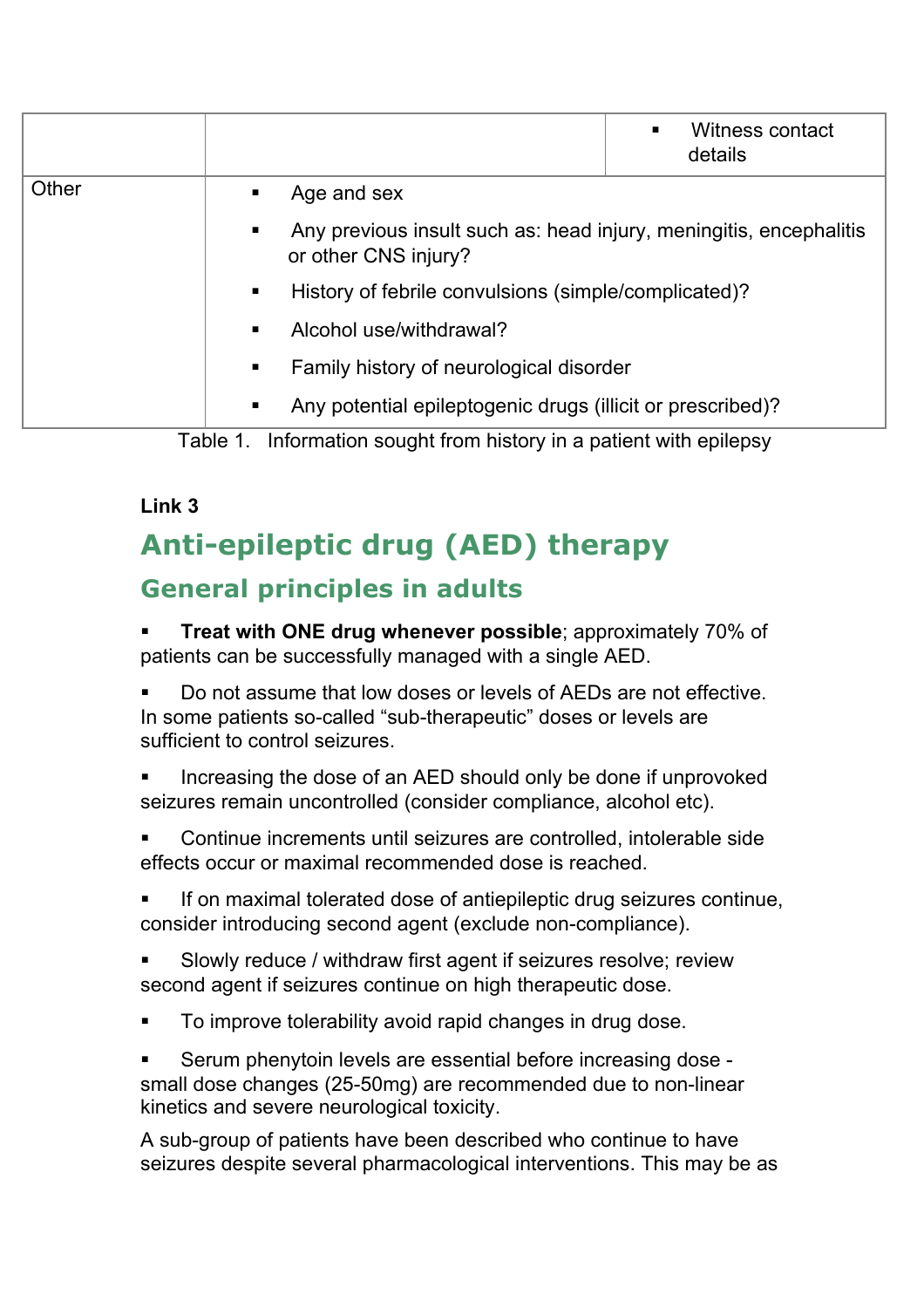a result of inappropriate AED selection, misdiagnosis, progressive neurological disease or intractability of their epilepsy. Referral / reinvestigation may be needed.

### **Link 4**

# **Treating epilepsy: Elderly**

The choice of anti-epileptic drug depends on patient and drug profile, and concomitant disease states.

- Starting and maintenance doses are usually lower in the elderly than in younger adults - seek advice if epilepsy is severe.
- Sodium valproate is usually well tolerated in low doses in this patient group, although it may exacerbate tremor or extrapyramidal features.
- There are published studies on the use of lamotrigine and gabapentin in the elderly.
- ! Heart block must be excluded before prescribing carbamazepine, therefore an ECG must be performed.
- ! Phenytoin is difficult to use in the elderly because of its interaction with other medications and pharmacokinetics. "Therapeutic" levels may not be tolerated. If chosen, use a low starting dose, look for side effects and monitor levels and response to therapy carefully.
- ! Cerebrovascular disease, intracranial haemorrhage, dementia, tumour or trauma can be precipitating factors.
- Elderly patients are likely to have an epilepsy syndrome that is partial in nature.
- ! Post seizure confusion may be prolonged, and may contribute to any injury sustained.
- EEGs are helpful in prolonged confusional states that may have an epileptic basis (non-convulsive status).

### **Link 5**

# **Treating epilepsy in Women of childbearing age and in pregnancy**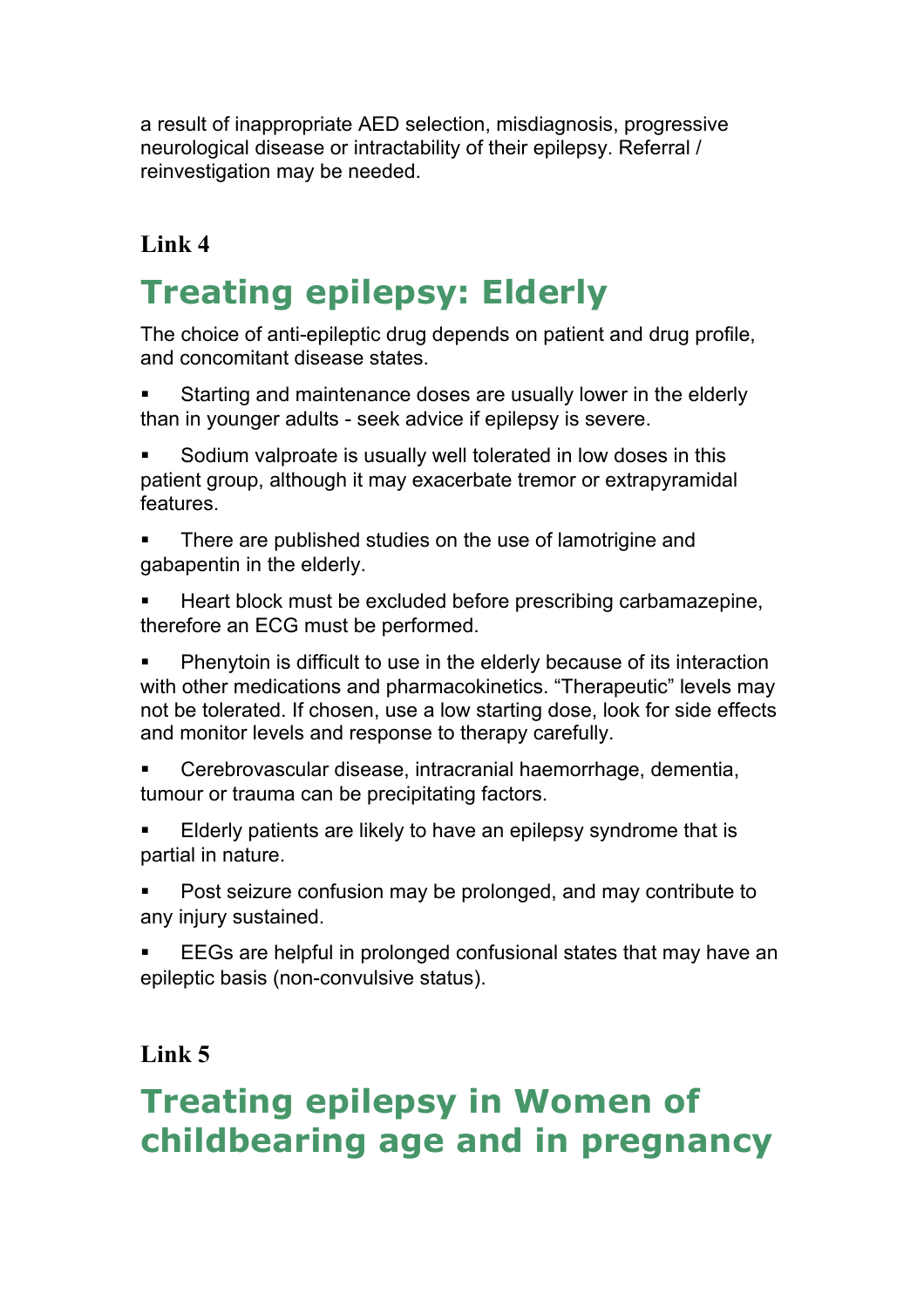! Anti-epileptic drugs (AEDs) are known to increase the risk of congenital abnormalities. However, women when pregnant **should not** be advised to discontinue drugs, but started on folic acid 5mg od and referred for urgent neurology / epilepsy review. Sudden drug withdrawal may lead to status!

Therapy with AEDs carries an increased risk of neural tube defects, cleft lip/ palate and other malformations as well as increased educational need in offspring. The risks are greater in women taking more than one AED (baseline risk of 2 to 3% for major malformations, one AED 4 to 6% and polytherapy may increase risk to 15%).

Pregnant women with epilepsy should be advised of the availability and range for screening fetal abnormalities.

**Sodium valproate** should not generally be a first line agent in women of childbearing age. On current evidence sodium valproate appears less safe than other drugs with a higher dose-related risk of spina bifida and other malformations. Women of child bearing age should be also warned of the concerns regarding the increased educational needs in children born to mothers on valproate and on polytherapy. Where it is still considered indicated, make sure the patient is well informed, keep daily dose below 1000mg if possible, use the Epilim Chrono® preparation (modified release) and split doses to avoid high peak levels.

### **Birth defects**

Screening for major malformations does not prevent the birth of children with more minor physical anomalies or children who will later experience learning difficulty or developmental delay.

| <b>Patient group</b> | <b>Regimen for preventing birth defects</b>                         |
|----------------------|---------------------------------------------------------------------|
| Women expecting to   | Folic acid 5mg three months before conception and during the first  |
| conceive             | four months of pregnancy                                            |
| Women on anti-       | Vitamin K1 (Konakion®) 10mg orally during the last month of         |
| epileptic enzyme     | pregnancy to protect the baby from haemorrhagic disease of the      |
| inducing drugs       | newborn.                                                            |
| <b>Neonates</b>      | Vitamin K 1mg as a single intramuscular injection immediately after |
|                      | birth.                                                              |

## **Women taking oral contraception**

! Carbamazepine, oxcarbazepine, phenytoin, phenobarbitone,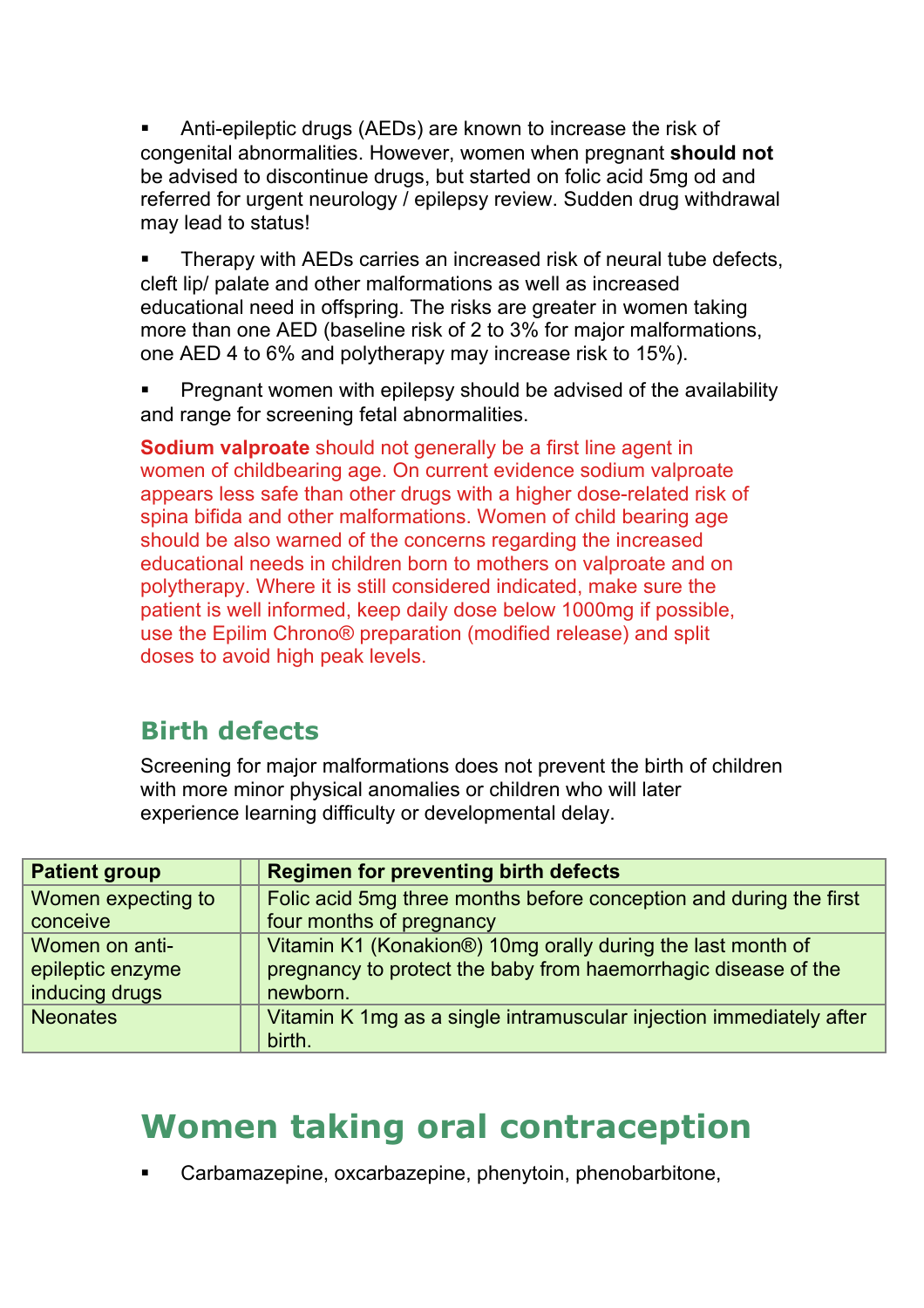topiramate and possibly ethosuximide may reduce the effectiveness of combined and progestogen only oral contraceptives, potentially increasing the risk of pregnancy. Gabapentin, levetiracetam and sodium valproate do not.

! The Family Planning Association advises that women with epilepsy who are unable to use alternative methods of contraception, should take a combination of oral contraceptivess to provide a daily intake of 50 micrograms or more of ethinyloestradiol. "Tricycling" where 3 or 4 packets of monophasic tablets are taken without a break followed by a tablet-free interval of 4 days is recommended. Women should be warned of the uncertainty about the effectiveness of this regimen.

Inform the patient that contraceptive protection may still be reduced even with high doses of ethinyloestradiol (failure rates increase form 0.3 to 3/100 women-years).

Additional precautions must be used until the dose is effective and there is no mid-cycle bleeding. Consider screening 3 consecutive cycles to ensure they are anovulatory.

! Medroxyprogesterone acetate (Depo-Provera®) is a long acting progestogen. There are no known interactions with enzyme inducing AEDs and it is thought to be an effective contraceptive in women with epilepsy.

**Emergency contraception: no change in dose recommended.** 

### **Link 6**

### **Address Guidance on Driving**

It is a legal requirement for any individual to inform the DVLA if they have had one or more epileptic events.

https://www.gov.uk/government/uploads/system/uploads/attachment\_da ta/file/232964/At\_a\_glance.pdf

Patients with epilepsy may drive a motor vehicle (not HGV or PSV) provided that they have had a seizure-free period of one year or a three-year period of attacks arising from sleep without awake attacks.

The Driver and Vehicle Licensing Authority (DVLA) recommends that patients are advised not to drive during withdrawal of antiepileptic medication, or for six months afterwards.

**Link 7 Anti-epileptic drug-interactions**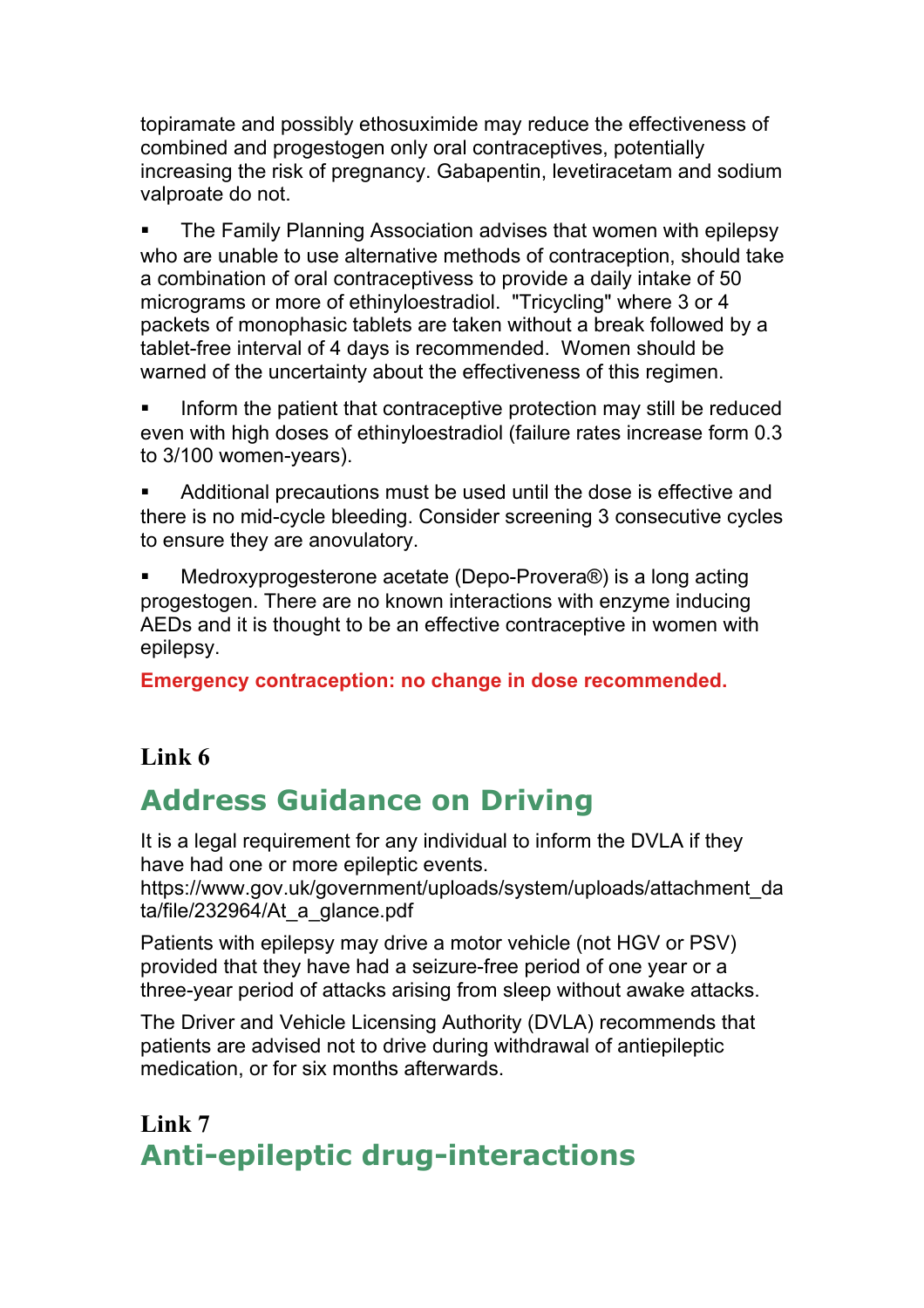Some clinically significant interactions involving anti-epileptic drugs (AEDs) occur as a result of hepatic enzyme induction, inhibition or drug displacement from protein binding sites.

Major interactions occur with AEDs and oral contraceptives, corticosteroids and other immunosuppressants, some antibiotics and analgesics - refer to BNF for more information.

Combining anti-epileptic agents may result in altered plasma concentrations of either drug.

| <b>Action on hepatic</b><br>enzyme systems | <b>Anti-epileptic drugs</b>                                           |
|--------------------------------------------|-----------------------------------------------------------------------|
| Induction                                  | Carbamazepine, oxcarbazepine, phenytoin, phenobarbitone,<br>primidone |
| Inhibition                                 | Sodium valproate                                                      |
| No action                                  | Lamotrigine, levetiracetam, gabapentin, tiagabine, lacosamide         |

Table I: Expected changes in plasma concentrations when an antiepileptic drug (AED) is added to an existing AED regimen: long-established AEDs

|              |     |      |       | <b>EXISTING AED</b> |             |         |       |       |             |                |
|--------------|-----|------|-------|---------------------|-------------|---------|-------|-------|-------------|----------------|
|              |     | PВ   | РНТ   | PRM                 | СTS         | CBZ     | DZP   | CZP   | VPA         | CLB            |
|              | PВ  | AI   | PHT↑↓ | NCCP                | <b>ETSU</b> | CBZ↓    | DZP↓  | CZP↓  | VPA↓        | CLB↓<br>NDMCff |
|              | PHT | PB↑  | AI    | PRM↓<br>PB↑         | ETSU        | CBZ↓    | DZP↓  | CZP↓  | VPA↓        | CLB↓<br>NDMCff |
| А<br>É<br>D  | PRM | NCCP | PHT↑↓ | AI                  | <b>ETSU</b> | CBZ↓    | DZP↓  | CZP↓  | VPA↓        | CLB↓<br>NDMCÎÎ |
| А<br>D       | ESM | ٠    | ٠     | NA                  | -----       | ٠       | NA    | NA    | VPA↓        | NA             |
| D<br>ť,<br>D | CBZ | ٠    | PHT∜  | PRM↓<br>PB↑         | <b>ETSU</b> | AI      | DZP↓  | CZP↓  | VPA↓        | CLB↓<br>NDMCff |
|              | DZP | NA   | PHT↑↓ | NA                  | NA          | NA      | ----- | NA    | NA          | NA             |
|              | CZP | NA   | PHT1↓ | NA                  | NA          | CBZ↓    | NA    | ----- | NA          | NA             |
|              | VPA | PB↑  | PHT1↓ | PB↑                 | ets 1       | CBZ-EÎÎ | DZPÎ* | NA    | -----       | NA             |
|              | CLB | PB↑  | PHT↑↓ | PB <sup>1</sup>     | NA          | CBZ↓    | NA    | NA    | <b>VPAT</b> | ----           |
|              |     |      |       |                     |             |         |       |       |             |                |

CBZ = carbamazepine; CBZ-E = carbamazepine epoxide; CLB = clobazam; CZP = clonazepam; DZP = diazepam; ETS = ethosuximide; NDMC = N-desmethylclobazam; PB = phenobarbitone; PHT = phenytoin; PRM = primidone; VPA = valproic acid; NA = none anticipated;

\* = free pharmacologically active concentration; AI = autoinduction; NCCP = not commonly co-prescribed, \* = No change.

 $\hat{l}$  = an infrequently observed decrease in plasma concentration

 $\uparrow$  = an infrequently observed increase in plasma concentration

 $\Downarrow$  = a frequently observed decrease in plasma concentration Î = a frequently observed increase in plasma concentration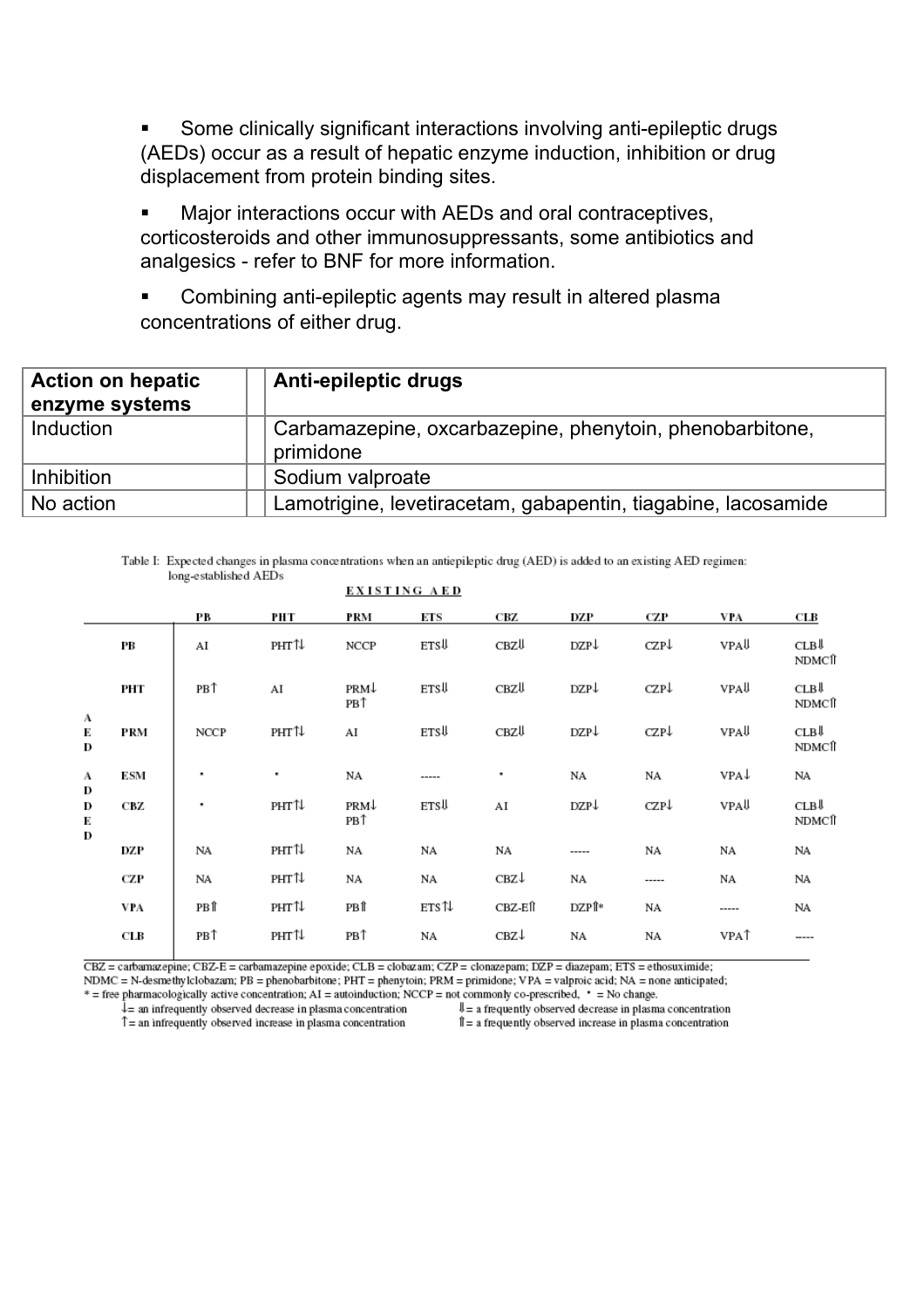Table II: Effect of newly licensed AEDs on plasma concentrations of the long-established AEDs

|             |     | PВ  | PHT              | <b>PRM</b> | ЕTS              | CBZ                     | <b>VPA</b> |
|-------------|-----|-----|------------------|------------|------------------|-------------------------|------------|
|             | VGB | ٠   | PHT↓             | ٠          | NΑ               | ٠                       | ٠          |
| A           | LTG | ٠   | ٠                | ٠          | ٠                | ٠                       | ٠          |
| D<br>D      | GBP | ٠   | ٠                | NА         | NΑ               | ٠                       | ٠          |
| К<br>D      | TPM | ٠   | PHT <sup>+</sup> | ٠          | NA               | ٠                       | VPA↓       |
| A<br>Е<br>D | PGB | ٠   | ٠                | NA         | NA               | ٠                       | ٠          |
|             | FBM | PBŤ | PHTf             | 2          | $\boldsymbol{v}$ | CBZ↓                    | VPAft      |
|             | TGB | ٠   | ٠                | ٠          | NA               | CBZ-E <sup>1</sup><br>٠ | ٠          |
|             | охс | PB↑ | PHT <sup>+</sup> | 7          | 7                | CBZ↓                    | ٠          |
|             | LEV | ٠   | ٠                | ٠          | NΑ               | ٠                       | ٠          |
|             | ZNS |     | PHT <sup>+</sup> | ٠          | NA               | CBZ1↓                   | ٠          |

#### EXISTING AED

 $CBZ$  = carbamazepine; CBZ-E = carbamazepine epoxide; ETS = ethosuximide; FBM = felbamate; GBP, = gabapentin; LEV = levetiracetam; LTG = lamotrigine; OXC = oxcarbazepine;  $10$ -OH-OXC = 10, 11-dihydroxycarbazepine; PB = phenobarbitone; PHT = phenytoin; PRM = primidone; PGB = pregabalin; TGB = tiagabine; TPM = topiramate; VPA = valproic acid; VGB = vigabatrin; ZNS = zonisamide;  $NA = none$  anticipated, ? = indicates an unknown effect;  $\cdot$  = No change.

### **Link 8**

# **Withdrawing anti-epileptic drug (AED) therapy**

Withdrawal can be considered in patients who have been seizurefree for 2 or more years.

- The decision is one that the informed patient should make.
- There is a reduced risk of relapse the longer the period of seizure freedom, however some syndromes often need life-long treatment (e.g. juvenile myoclonic epilepsy).
- Even in patients seizure-free for several years there is a risk of relapse. Consider referral to Neurologist.
- Avoid abrupt withdrawal of AEDs as severe rebound seizures maybe precipitated.
- Patients on several AEDs should have only one withdrawn at a time. Withdraw first drug only when new regimen established.
- Be aware of the effect of interactions the dose of the remaining